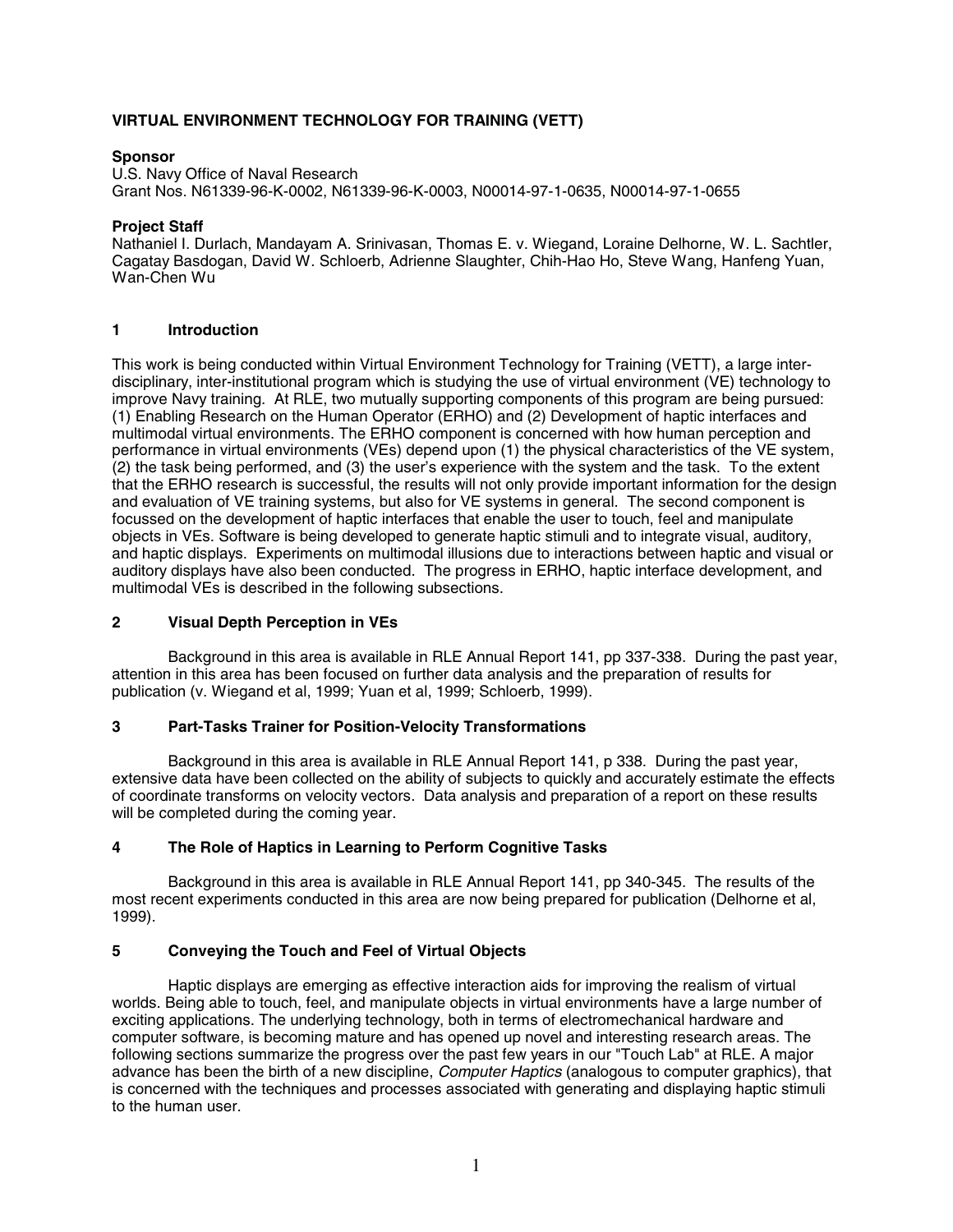Over the past few years, we have developed device hardware, interaction software and psychophysical experiments pertaining to haptic interactions with virtual environments (recent reviews on haptic interfaces can be found in Srinivasan, 1995 and Srinivasan and Basdogan, 1997). Two major devices for performing psychophysical experiments, the linear and planar graspers, have been developed. The linear grasper is capable of simulating fundamental mechanical properties of objects such as compliance, viscosity and mass during haptic interactions along a linear track. Virtual walls and corners were simulated using the planar grasper, in addition to the simulation of two springs within its workspace. The Phantom, another haptic display device developed previously by Dr. Salisbury's group at the MIT Artificial Intelligence Laboratory, has been used to prototype a wide range of force-based haptic display primitives. A variety of haptic rendering algorithms for displaying the shape, compliance, texture, and friction of solid surfaces have been implemented on the Phantom. All the three devices have been used to perform psychophysical experiments aimed at characterizing the sensorimotor abilities of the human user and the effectiveness of computationally efficient rendering algorithms in conveying the desired object properties to the human user.

#### Haptic Rendering Techniques: Point and Ray-Based Interactions

Haptic rendering, a relatively new area of research, is concerned with real-time display of the touch and feel of virtual objects to a human operator through a force reflecting device. It can be considered as a subdiscipline of Computer Haptics. A major component of the rendering methods developed in our laboratory is a set of rule-based algorithms for detecting collisions between the generic probe (end-effector) of a force-reflecting robotic device and objects in VEs. We use a hierarchical database, multi-threading techniques, and efficient search procedures to reduce the computational time and make the computations almost independent of the number of polygons of the polyhedron representing the object. Our haptic texturing techniques enable us to map surface properties onto the surface of polyhedral objects. Two types of haptic rendering techniques have been developed: point-based and ray-based. In point-based haptic interactions, only the end point of haptic device, also known as the end effector point or haptic interface point (HIP), interacts with objects. Since the virtual surfaces have finite stiffnesses, the end point of the haptic device penetrates into the object after collision. Each time the user moves the generic probe of the haptic device, the collision detection algorithms check to see if the end point is inside the virtual object (Ho, et al., 1997 and 1999). In ray-based haptic interactions, the generic probe of the haptic device is modeled as a finite ray whose orientation is taken into account, and the collisions are checked between the ray and the objects (Basdogan, et al., 1997 and Ho, et al., 2000). Both techniques have advantages and disadvantages. For example, it is computationally less expensive to render 3D objects using pointbased technique. Hence, we achieve higher haptic servo rates. On the other hand, the ray-based haptic interaction technique handles side collisions and can provide additional haptic cues for conveying to the user the shape of objects.

#### **6 Constructing Multimodal Virtual Environments**

In order to develop effective software architectures for multimodal VEs, we have experimented with multi-threading (on Windows NT platform) and multi-processing (on UNIX platform) techniques and have successfully separated the visual and haptic servo loops. Our experience is that both techniques enable the system to update graphics process at almost constant rates, while running the haptic process in the background. We are able to achieve good visual rendering rates (30 to 60 Hz), high haptic rendering rates (more than 1 kHz), and stable haptic interactions. Although creating a separate process for each modality requires more programming effort, it enables the user to display the graphics and/or haptics on any desired machine(s), even those in different locations, as long as the physical communication between them is provided through a cable. Programming with threads takes less effort, but they are not as flexible as processes.

We have also developed a graphical interface that enables a user to construct virtual environments by means of user-defined text file, toggle stereo visualization, save the virtual environment and quit from the application. This application program was written in  $C/C++$  and utilizes the libraries of (1) Open Inventor (from Silicon Graphics Inc.) for graphical display of virtual objects, (2) ViewKit (from Silicon Graphics Inc.) for constructing the graphical user interface (e.g. menu items, dialog boxes, etc.), and (3) Parallel Virtual Machine (PVM), a well-known public domain package, for establishing the digital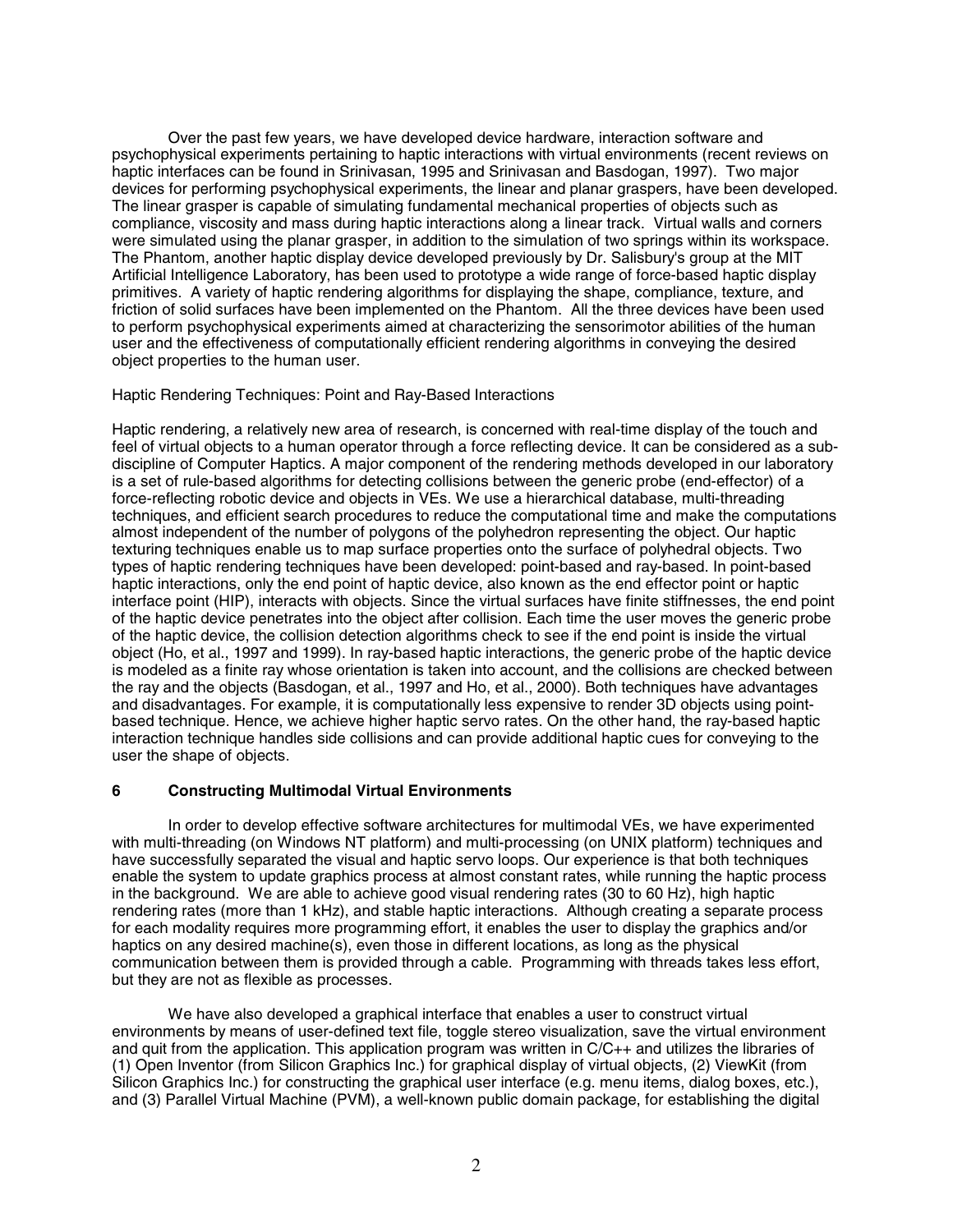communication between the haptic and visual processes. The user can load objects into the scene, and assign simple visual and haptic properties to the objects using this text file. Following the construction of the scene using the text file, the user can interactively translate, rotate, and scale objects, and the interface will automatically update both the visual and haptic models.

Using the haptic rendering techniques and the user interface described above, we have designed experiments to investigate human performance involving multimodal interactions in virtual environments. The user interface enabled several experimenters to rapidly load virtual objects into desired experimental scenarios, interactively manipulate (translate, rotate, scale) them, and attach sophisticated material and visual properties to the virtual objects.

Once the software and hardware components were put together for integrating multiple modalities, we focussed on developing techniques for generating multimodal stimuli. Our interest in generating multimodal stimuli is two-fold: (a) we would like to develop new haptic rendering techniques to display shape, texture, and compliance characteristics of virtual objects, and (b) utilize these techniques in our experiments on human perception and performance to study multimodal interactions. Our progress in this area is summarized under two headings: texture and compliance.

#### **Texture**

Since a wide variety of physical and chemical properties give rise to real-world textures, a variety of techniques are needed to simulate them visually and haptically in VEs. Haptic texturing is a method of simulating surface properties of objects in virtual environments in order to provide the user with the feel of macro and micro surface textures. Using these methods, we have successfully displayed textures based on Fourier series, filtered white noise, and fractals. We have also experimented with 2D reaction-diffusion texture models used in computer graphics and successfully implemented them for haptics to generate new types of haptic textures. The reaction-diffusion model consists of a set of differential equations that can be integrated in time to generate texture fields. Moreover, we have developed techniques to extend our work on 2D reaction-diffusion textures to three-dimensional space. We have also studied some of the image and signal processing techniques frequently used in computer graphics to convolve 2D images of spots (i.e. simple 2D geometric primitives such as circles, squares, and triangles) with noise functions in order to generate a new class of haptic textures.

The following texture rendering techniques have been developed: a) force perturbation, b) displacement mapping. Using these rendering techniques, we can display the following types of synthetic haptic textures: a) periodic and aperiodic haptic textures based on Fourier series approach, b) noise textures (based on the filtered white noise function), c) fractal textures, d) reaction-diffusion textures (a set of differential equations are solved in advance to generate a texture field that can be mapped onto the 3D surface of the object), and e) spot-noise textures (the noise function is convolved with 2D images of spots to generate distorted spots that can be displayed haptically). In addition, we have developed image-based haptic textures (the gray scale values of an image are used to generate texture fields that can be mapped onto the surface of 3D objects).

#### **Compliance**

We have developed procedures for simulating compliant objects in virtual environments. The developed algorithms deal directly with geometry of 3D surfaces and their compliance characteristics, as well as the display of appropriate reaction forces, to convey to the user a feeling of touch and force sensations for soft objects. The compliant rendering technique has two components: (1) the deformation model to display the surface deformation profile graphically; and (2) the force model to display the interaction forces via the haptic interface. These techniques enable the user to interactively deform compliant surfaces in real-time and feel the reaction forces.

This set of algorithms has been integrated with GHOST, a commercially available software package for haptic rendering. This configuration combines the higher rendering speed of our algorithms with the object-oriented flexibility of the commercial software, facilitating development of new applications, such as a simulation of a spinal injection.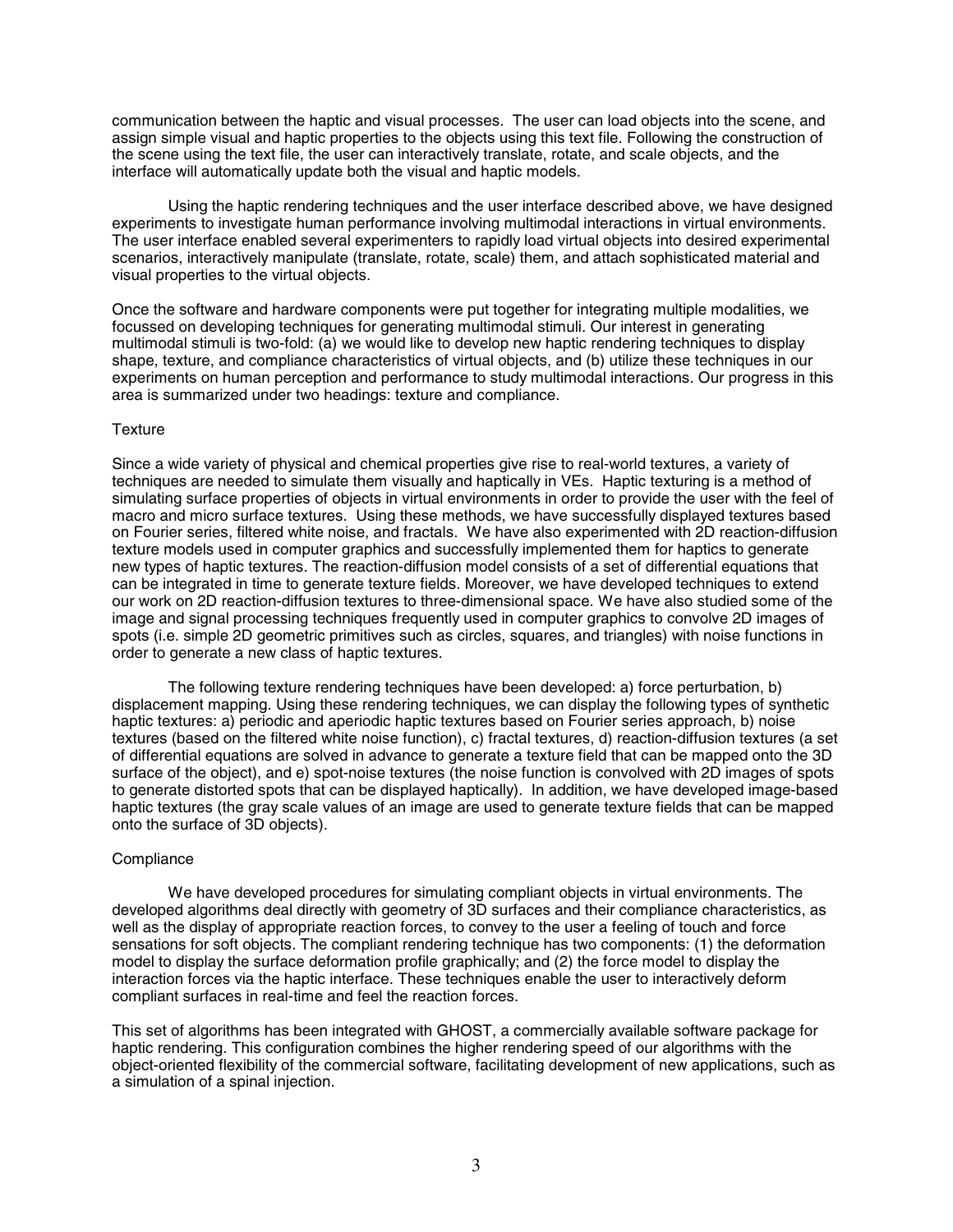### **7 Experimental Studies on Interactions Involving Force Feedback**

Concurrent with the technology development that enables one to realize a wider variety of haptic interfaces, it is necessary to characterize, understand, and model the basic psychophysical behavior of the human haptic system. Without appropriate knowledge in this area, it is impossible to determine specifications for the design of effective haptic interfaces. In addition, because multimodal sensorimotor involvement constitutes a key feature of VE systems, it is obviously important to understand multimodal interactions. Furthermore, because the availability of force feedback in multimodal VE interfaces is relatively new, knowledge about interactions involving force feedback is relatively limited. In general, research in this area not only provides important background for VE design, but the availability of multimodal interfaces with force feedback provides a unique opportunity to study multimodal sensorimotor interactions.

To explore the possibility that multisensory information may be useful in expanding the range and quality of haptic experience in virtual environments, experiments have been conducted to assess the influence of visual and auditory information on the perception of object stiffness through a haptic interface. We have previously shown that visual sensing of object deformation dominates kinesthetic sense of hand position and results in a dramatic misperception of object stiffness when the visual display is intentionally skewed (Srinivasan, et al, 1996). However, the influence of contact sounds on the perception of object stiffness is not as dramatic when tapping virtual objects through a haptic interface (DiFranco, et al, 1997). Over the past year, we have designed and conducted more experiments to explore the human haptic resolution as well as the effect of haptic-auditory and haptic-visual interactions on human perception and performance in virtual environments.

# **7.1 Haptic Psychophysics**

Human abilities and limitations play an important role in determining the design specifications for the hardware and software that enable haptic interactions in VE. With this viewpoint, psychophysical experiments have been carried out over the past few years with a haptic interface to measure human haptic resolution in discriminating fundamental physical properties of objects through active touch. A computer controlled electromechanical apparatus, called The Linear Grasper, was developed and used in these experiments. The subjects utilized their thumb and index fingers to grasp and squeeze two plates of the Linear Grasper, which was programmed to simulate various values of the stiffness, viscosity, or mass of virtual objects. During the experiments, haptic motor performance data in terms of applied forces, velocities, and accelerations were simultaneously recorded.

The Just Noticeable Difference (JND), a commonly accepted measure of human sensory resolution, was found to be about 7% for stiffness, 12% for viscosity, and 20% for mass. The motor data indicated that subjects used the same motor strategy when discriminating any of these material properties. Further analysis of the results has led to the postulation of a single sensorimotor strategy capable of explaining both the sensory resolution results and motor performance data obtained in the experiments. This hypothesis, called the "Temporal force control - spatial force discrimination (TFC-SFD) hypothesis," states that subjects apply the same temporal profile of forces to all stimuli and discriminate physical object properties on the basis of differences in the resulting spatial profiles of these forces. A special case of this hypothesis is that when humans discriminate stiffness, viscosity or mass, they do so by discriminating the mechanical work needed for actually deforming the objects. Implications of these results to the design of virtual environments include specifications on how accurately the dynamics of virtual objects need to be simulated and what parameter values will ensure discriminable objects.

#### **7.2 Haptic-Auditory Interactions**

In this series of experiments, we investigated the effect of the timing of a contact sound on the perception of stiffness of a virtual surface. The Phantom, a six degree of freedom haptic interface with 3 degrees of active force feedback, was used to display virtual haptic surfaces with constant stiffness. Subjects heard a contact sound lasting 130 ms through headphones every time they touched a surface. Based on our earlier work on stiffness discrimination, we initially hypothesized that presenting a contact sound prior to actual impact creates the perception of a less stiff surface, whereas presenting a contact sound after actual impact creates the perception of a stiffer surface. However, the findings indicate that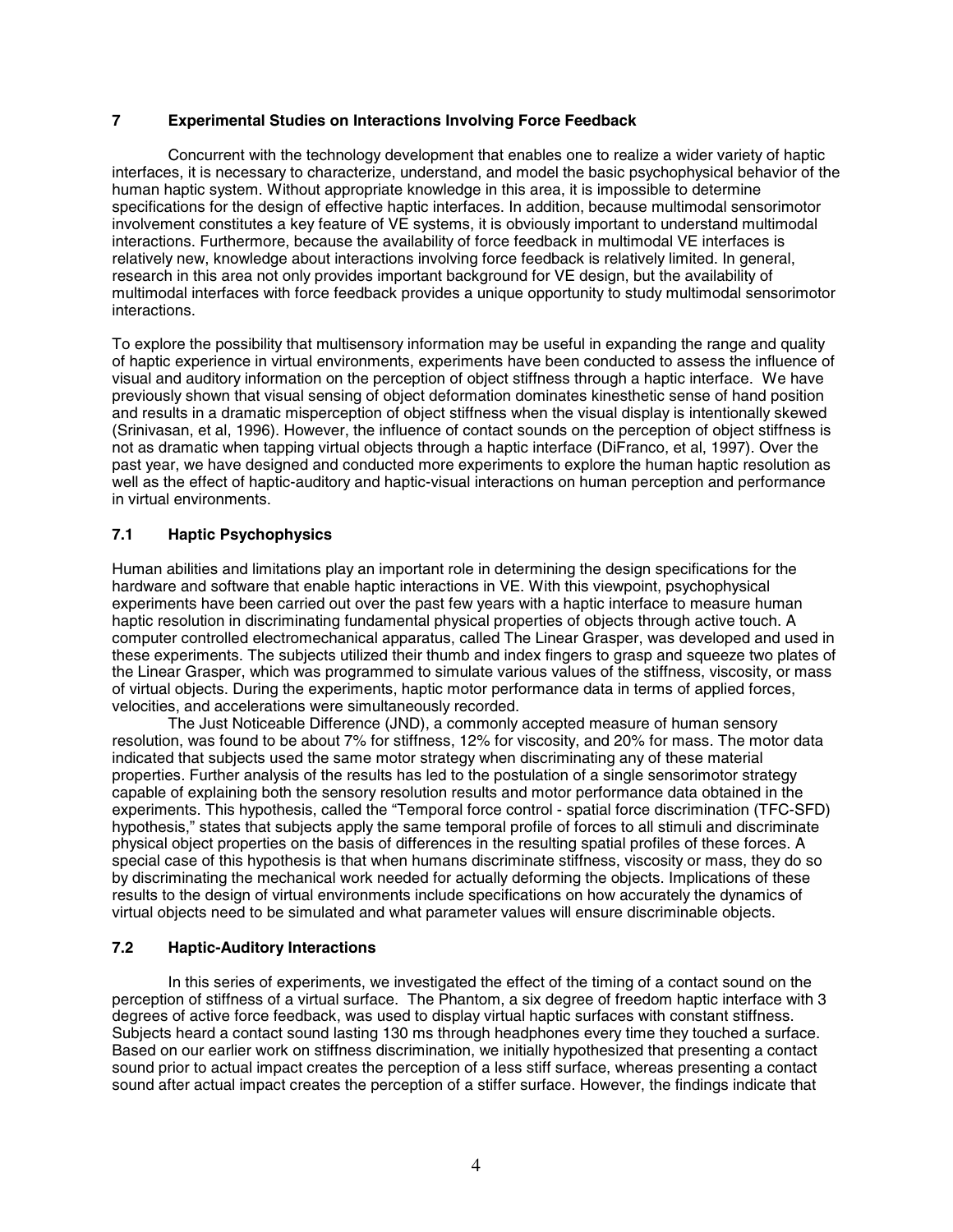both pre-contact and post-contact sounds result in the perceptual illusion that the surface is less stiff than when the sound is presented at contact.

# **7.3 Haptic-visual interactions**

Previously we have shown how the perception of haptic stiffness is influenced by the visual display of object deformation (Srinivasan, et al, 1996). An important implication of these results for multimodal VEs is that by skewing the relationship between the haptic and visual displays, the range of object properties that can be effectively conveyed to the user can be significantly enhanced.

In continuing this line of investigation on how vision affects haptic perception, we designed two sets of experiments to test the effect of perspective on the perception of geometric and material properties of 3D objects (Wu, et al., 1999). Virtual slots of varying length and buttons of varying stiffness were displayed to the subjects, who then were asked to discriminate their size and stiffness respectively using visual and/or haptic cues. The results of the size experiments show that under vision alone, farther objects are perceived to be smaller due to perspective cues and the addition of haptic feedback reduces this visual bias. Similarly, the results of the stiffness experiments show that compliant objects that are farther are perceived to be softer when there is only haptic feedback and the addition of visual feedback reduces this haptic bias. Hence, we conclude that our visual and haptic systems compensate for each other such that the sensory information that comes from visual and haptic channels is fused in an optimal manner. In particular, the result that the farther objects are perceived to be softer when only haptic cues are present is interesting and perhaps suggests a new concept of *haptic perspective*.

# **7.4 Learning ship dynamics through haptic sensing**

We have designed experiments to understand whether the sensing of environmental forces through a haptic device improves our ability to manipulate objects and navigate in VEs. In experiments, the user controls the direction of a surface ship to navigate inside a complex virtual environment where there are other ships and bridges around. Preliminary results indicate that sensing and/or observing environmental forces that act on the simulated objects provides the user with additional information on how to navigate in unstructured environment. Although we have not observed a significant difference between visual only feedback and haptic only feedback of environmental forces, either one of them was better than no feedback.

The preliminary results suggest that the learning of ship dynamics can be improved even if the environmental forces acting on the ship are passively displayed to the trainee through a haptic device (i.e. the haptic interaction that does not involve the active manipulation of objects through the device).

# **7.5 Control of Object Dynamics via Visual and Haptic Feedback**

We have designed motor-control experiments to understand the nature of force control strategies in manipulating objects through an active joystick in VEs. The experimental task involves the moving of a virtual object from one point to another by following a pre-defined path under six different sensory conditions. Preliminary results suggest that the best performances were obtained when the joystick center and the cross bar that provides visual cues about the direction and magnitude of the applied force were transferred with the object center. Moreover, as is to be expected, the performance was better with force feedback than no force feedback. The results of the study will enable us to find the best combination of haptic and visual feedback for controlling the dynamics of objects with a joystick that can function in various ways.

# **8 Investigations on Expanding the Perceived Workspace**

A larger haptic workspace would be useful in several haptic applications. Unfortunately, the physical haptic workspace that is provided by the currently available haptic devices is limited due to several reasons (e.g. dimensions of the mechanical links of the device for effective force feedback and the reachable distances by the human user). We are currently working on the concept of expanding the perceived haptic workspace using our rendering algorithms and the user interface.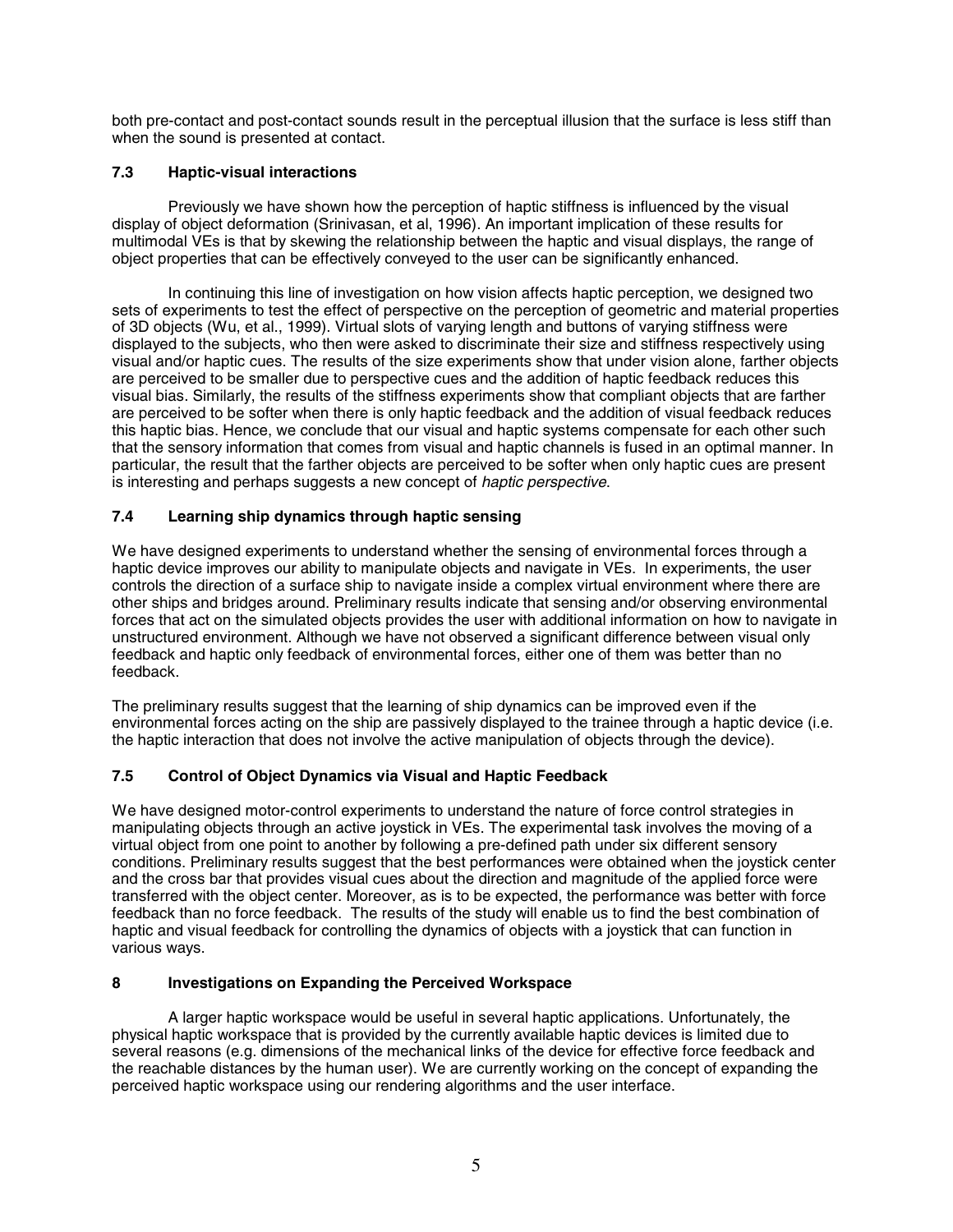We briefly summarize our approach here on how the perceived space can be extended. Currently, we are testing the feasibility of these approaches for integration into our existing multimodal software.

# **8.1 Scaling the cursor movement**

If the cursor movements, determined by the end point of the haptic device, are scaled appropriately before they are displayed in the visual space, then the haptic space may be perceived as bigger than the actual one. We define a scaling ratio as the size of visual workspace to the size of haptic workspace (SVW/SHW) and we set its value higher than one to make sure that the haptic workspace perceived by the human user becomes bigger than its physical dimensions. Hence, the user will feel as if he/she is traveling faster in the visual workspace as a result of this scaling.

# **8.2 Scaling the visual size of stylus**

Similarly, the visual size of the stylus can be scaled by the ratio of workspaces to extend the reachable visual workspace. In the past, we have developed a ray-based rendering technique to haptically interact with 3D objects in virtual environments. In this technique, the stylus of the haptic interface device is modeled as a line segment and the collisions are detected between the line segment and the 3D objects in the scene. Since our ray-based rendering technique relies on detecting collisions between a line segment model of the stylus and the 3D objects and it can handle side collisions, small movements of the hand in haptic space will result in the display of longer stylus movements in visual workspace. This can be imagined by assuming that a blind person is exploring the surface of a 3D object using a special stick that can be extended automatically as he/she presses a button on the stick to feel the objects that are further away.

# **8.3 Haptic Perception of Force and Torque on a Stylus**

To reach objects outside the limited workspace of our haptic device, a virtual stylus is constructed by linearly extending the stylus. Some causes of vibration have been studied and solved to improve the quality of display. Human psychophysical experiments were designed and conducted to investigate: (1) the feasibility of using one Phantom (a haptic device with only force reflection) or combining two (specifying extra force to result in corresponding torque) in applying ray-based rendering (2) the effects of force/torque on exploring objects with a stylus held in hand. Two Phantoms were connected by their styluses (the pen-like end effectors) and ray-based rendering was applied. In this way, the force and torque can be split successfully and applied individually. Besides, force display with either one or two Phantoms was also applied to evaluate the importance of using one/two Phantoms in virtual object exploration. The displayed object in this experiment was a thin vertical plate switching to one of three possible positions (front, at, and behind the hand). The results have shown that using one Phantom can only be applied in exploring object close to the tip of the stylus and using two Phantoms combined can give the best cues due to its consistent force-torque display. Torque was found to provide vital cues for detecting object positions.

Two Phantoms were connected by their styluses and activated. By allocating different ratios of forces sent to each, four haptic feedback conditions were displayed: "tip force" is the case when the resultant force was sent through the Phantom connected to the tip of the stylus; "force+torque" is the case when the forces sent to each machine constitute the resultant force and torque; "force only" is the case when the force sent to each machine result in zero torque respective to the hand holding position; and "torque only" is the case when the forces sent to machines result in zero resultant force.

The experimental results showed that only when force and torque were both applied can the subjects correctly detect the location of the object relative to the hand.

# **9 Haptics Across the World Wide Web**

In order to make haptics and our research studies accessible and transferable to the others, we opted to integrate haptics into the Web. A demonstration version of the visual-haptic experiment as described in Srinivasan, et al., (1996) was developed to be used across the World-Wide-Web. The program was written in Java, using multi-threading to create separate visual and haptic control loops, thereby increasing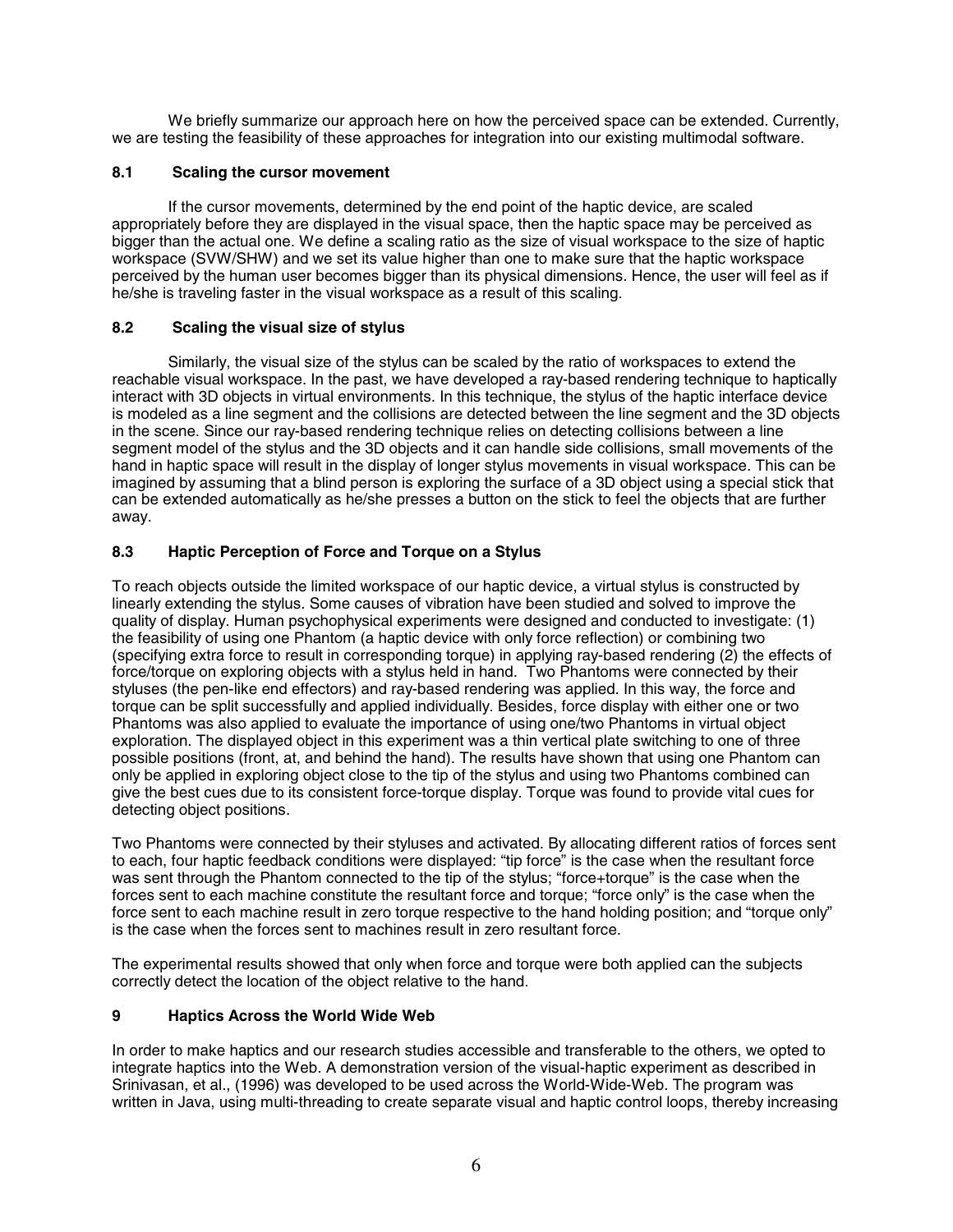the speed of the haptics loop to keep the program stable despite its graphics overhead. The application program was placed on the Laboratory of Human and Machine Haptics web page (http://touchlab.mit.edu), to be executed by any remote user with a Phantom and a Windows NT computer running Netscape for web access. Remote users can download a dynamic link library and some Java classes from the web page to their computer, and then run the program in their web browser. Users are asked to discriminate the stiffness of sets of two springs, displayed visually on the screen and haptically with the Phantom, and to send in their responses via an e-mail window in the web page. Thus, we now have the ability to perform perceptual experiments with multimodal VEs across the internet. In a related project, the industry-standard Virtual Reality Modeling Language (VRML version 2.0) was extended to accommodate the haptic modality, allowing the rapid prototyping and development of multi-modal applications.

### **10 The Role of haptics in shared virtual environments**

We are conducting a set of human experiments to investigate the role of haptics in shared virtual environments (SVEs). Our efforts are aimed at exploring (1) whether haptic communication through force feedback can facilitate a sense of togetherness between two people at different locations while interacting with each other in SVEs. If so, (2) what types of haptic communication/negotiation strategies they follow, and (3) if gender, personality, or emotional experiences of users can affect the haptic communication in SVEs. The experiments concern a scenario where two people, at remote sites, co-operate to perform a joint task in a SVE. The participants were in different rooms but saw the same visual scene on their monitor and felt the objects in the scene via a force feedback device, the Phantom. The goal of the task was to move a ring with the help of another person without touching a wire. A ring, a wire, and two cursors attached to the ring were displayed to the subjects. Haptic interactions between cursors as well as between cursor and the ring were modeled using a spring-damper system and a point-based haptic rendering technique (Ho et al., 1998 and Basdogan, et al., 2000). Subjects were asked to move the ring back and forth on the wire many times, in collaboration with each other such that contact between the wire and the ring was minimized or avoided. If the ring touched the wire, the colors of the ring and the surrounding walls were changed to red to warn the subject of an error. They were changed back to their original colors when the subjects corrected the position of the ring. To hold the ring, both subjects needed to press on the ring towards each other above a threshold force. If they did not press on the ring at the same time, the ring did not move and its color was changed to gray to warn them. To move the ring along the wire, they each needed to apply an additional lateral force.

Two sensory conditions have been explored to investigate the effect of haptic communication on the sense of togetherness:

- (a) both visual and haptic feedback provided to the participants
- (b) only visual feedback was provided to the participants

Performance and subjective measures were developed to quantify the role of haptic feedback in SVEs and the results suggest that haptic feedback significantly improves the performance and contributes to the feeling of "sense of togetherness" in SVEs.

We have also observed strong indications of the influence of haptics on gender, personality, and emotional experience of the participants. For example, force feedback seems to be associated with male gender and expert behavior can be 'felt' through a haptic device. Specifically, this study provides a necessary foundation for the incorporation of 'personal' touch and force feedback devices into multimodal networked VR systems and the internet. The outcomes of this research can also have an impact on the enhancement of virtual environments for performing collaborative tasks in shared virtual worlds on a daily basis such as co-operative teaching, planning, and training.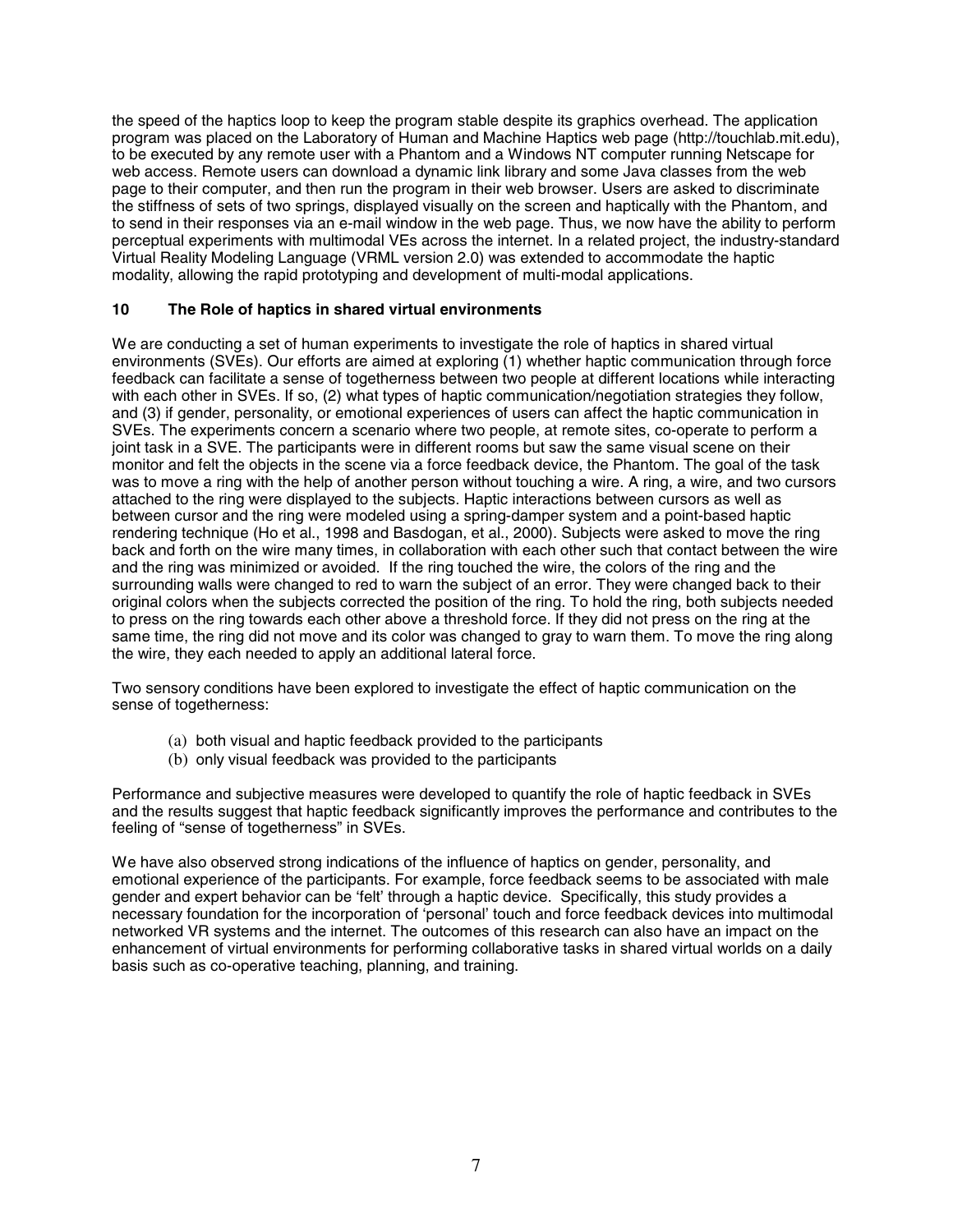#### **Publications**

- 1. v. Wiegand TE, Schloerb DW, and Sachtler WL (1999). "Virtual Workbench Near-Field Virtual Environment System With Applications," Presence: Teleoperators and Virtual Environments, 8(5), 492-519.
- 2. Yuan HF, Sachtler WL, and Durlach NI. (1999). "Effects of Time Delay on Depth Perception via Motion Parallax in Virtual Environment Systems, " Presence: Teleoperators and Virtual Environments, under revision.
- 3. Schloerb DW (1999). "Adaptation to Perceived Depth Related to Changes of the Effective Interpupillary Distance in Computer-Generated Stereoscopic Displays," Perception & Psychophysics, to be submitted.
- 4. Delhorne L, Aviles W, and Durlach NI (1999). "Note on the Role of Haptics in Learning to Perform Cognitive Tasks," Presence: Teleoperators and Virtual Environments, under revision.
- 5. Ho C-H, Basdogan C, and Srinivasan MA, Efficient point-based rendering techniques for haptic display of virtual objects, Presence, Vol. 8, No. 5, pp. 477-491, 1999.
- 6. Srinivasan MA, Basdogan C, and Ho C-H, Haptic Interactions in the Real and Virtual Worlds, Design, Specification and Verification of Interactive Systems '99, Eds: D. Duke and A. Puerta, Springer-Verlag Wien, 1999.
- 7. Wu W-C, Basdogan C, and Srinivasan MA, Visual, Haptic, and Bimodal Perception of Size and Stiffness In Virtual Environments, DSC-Vol. 67 Proceedings of the ASME Dynamic Systems and Control Division, Ed. N. Olgac, pp. 19-26, ASME, 1999.
- 8. Srinivasan MA, Basdogan C, and Ho C-H, Haptic Interactions in Virtual Worlds: Progress and Prospects, Proceedings of the International Conference on Smart Materials, Structures, and Systems, Indian Institute of Science, Bangalore, India, July, 1999.
- 9. Salisbury JK and Srinivasan MA (Eds.), Proceedings of the Fourth Phantom Users Group Workshop, AI Technical Report no. 1675 and RLE Technical Report no. 633, MIT, November, 1999.
- 10. Basdogan, C, Ho C-H, Srinivasan, MA, and Slater M, An experimental study on the role of touch in shared virtual environments, 2000 (accepted for publication in the ACM Transactions on Human Computer Interactions).
- 11. Ho C-H, Basdogan C, Srinivasan MA, Ray-based haptic rendering: force and torque interactions between a line probe and 3D objects in virtual environments, International Journal of Robotics Research, 2000 (in press).

#### **References**

- 1. Srinivasan MA, Haptic Interfaces, In Virtual Reality: Scientific and Technical Challenges, Eds: N. I. Durlach and A. S. Mavor, Report of the Committee on Virtual Reality Research and Development, National Research Council, National Academy Press, 1995.
- 2. Srinivasan MA and Basdogan C, Haptics in virtual environments: taxonomy, research status, and challenges, Computers and Graphics, Vol. 21, No. 4, 1997 (won the 1997 Computers & Graphics Best Paper Award).
- 3. Basdogan C, Ho C-H, and Srinivasan MA, A ray-based haptic rendering technique for displaying shape and texture of 3D objects in virtual environments, DSC-Vol. 61, Proceedings of the ASME Dynamic Systems and Control Division, Ed. G. Rizzoni, pp. 77-84, ASME, 1997.